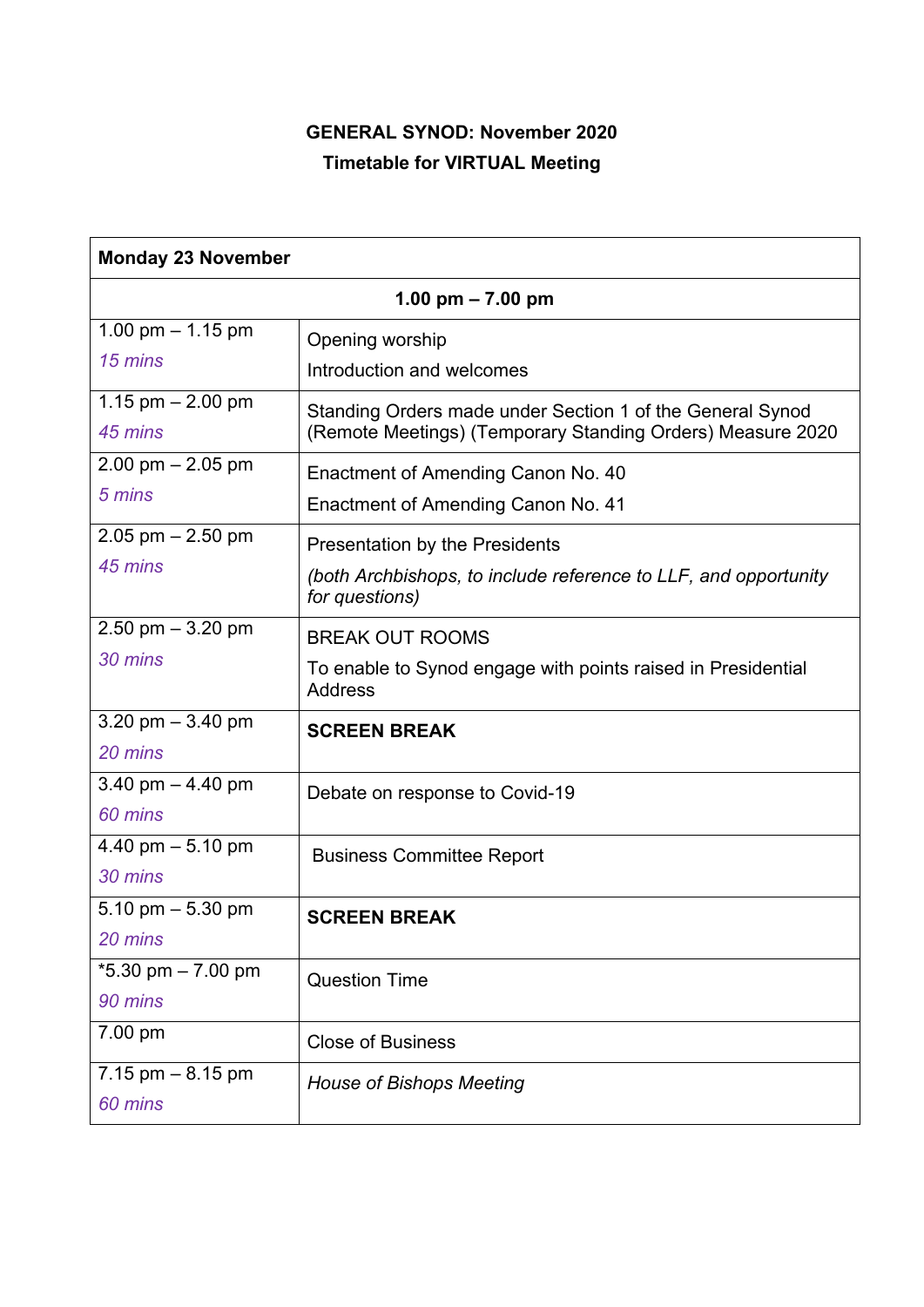| <b>Tuesday 24 November</b>         |                                                                                                   |  |
|------------------------------------|---------------------------------------------------------------------------------------------------|--|
| $9.15$ am $- 1.00$ pm              |                                                                                                   |  |
| $9.15$ am $-9.30$ am<br>15 mins    | Opening worship                                                                                   |  |
| $9.30$ am $- 11.30$ am<br>120 mins | Vision and Strategy, to include the opportunity for 30 mins<br>breakout room discussion           |  |
| 11.30 $am - 11.50$ am<br>20 mins   | <b>SCREEN BREAK</b>                                                                               |  |
|                                    | Legislative Business - Special Agenda I                                                           |  |
| $*11.50$ am $-1.00$ pm<br>70 mins  | Cathedrals Measure – Final Drafting and Final Approval                                            |  |
| $2.30$ pm $-6.30$ pm               |                                                                                                   |  |
| $2.30$ pm $- 4.30$ pm<br>120 mins  | Archbishops' Council Budget 2021 and Apportionment                                                |  |
| 4.30 pm $-5.00$ pm<br>30 mins      | <b>SCREEN BREAK</b>                                                                               |  |
|                                    | Legislative Business - Special Agenda I                                                           |  |
| 5.00 pm $-6.00$ pm<br>60 mins      | First Consideration of Measure amending Safeguarding and<br><b>Clergy Discipline Measure 2016</b> |  |
| 6.00 pm $-$ 6.30 pm<br>30 mins     | Appointment of a Member of the Archbishops' Council                                               |  |
| 6.30 pm                            | <b>Close of Business</b>                                                                          |  |
| <b>Wednesday 25 November</b>       |                                                                                                   |  |
| $9.15$ am $- 2.00$ pm              |                                                                                                   |  |
| $9.15$ am $-9.30$ am<br>15 mins    | Opening worship                                                                                   |  |
| $9.30$ am $-11.30$ am<br>120 mins  | Safeguarding (presentation and debate)                                                            |  |
| 11.30 am $-$ 12.00 pm<br>30 mins   | <b>SCREEN BREAK</b>                                                                               |  |